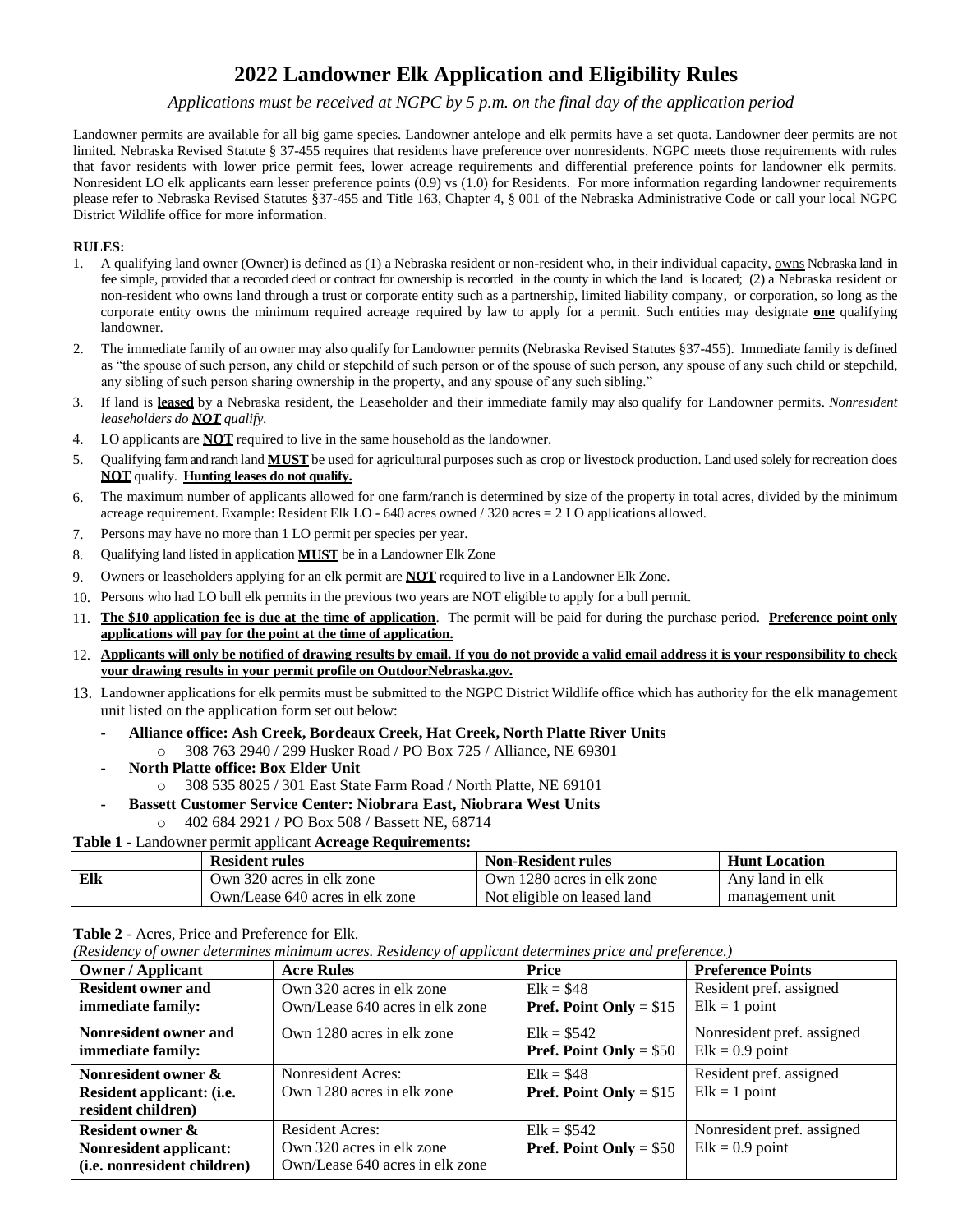# **Landowner Elk Application**

| <b>Mailing Address</b><br>City<br>ZIP<br>Email address<br><b>State</b><br>Eye Color<br>Hunter Ed Number - State (if applicable)<br>Hair color<br>Height<br>Weight<br>DOB<br>Sex<br>Is the qualifying landowner the designee of a Partnership, Corporation or Trust?<br>$\Box$ Yes $\Box$ No<br>Does the applicant qualify as: $\Box$ Qualifying Landowner/Leaseholder<br><b>Applicant Residency:</b><br>$\Box$ Spouse<br>$\Box$ Child/Stepchild or<br>$\Box$ spouse<br>Owner Residency:<br>$\Box$ Sibling sharing ownership or $\Box$ spouse<br>$\Box$ Nonresident<br>(if different than applicant)<br>Qualifying Property - Legal description and ownership (properties listed below cannot be used by other applicants)<br>Owned or<br><b>Legal Description</b><br>$#$ of<br>Leased?<br>Owner<br><b>Owner Address</b><br>Owner<br><b>Sec</b><br><b>Tsp</b><br>Rng County<br>Name<br>City, State<br><b>Phone</b><br>(Circle 1)<br>Acres<br><b>Quarter</b><br>Owned<br>-1<br>Leased<br>Owned<br>$\sqrt{2}$<br>Leased<br>Owned |                                                                      |  |  |  |  |  |  |  |
|-------------------------------------------------------------------------------------------------------------------------------------------------------------------------------------------------------------------------------------------------------------------------------------------------------------------------------------------------------------------------------------------------------------------------------------------------------------------------------------------------------------------------------------------------------------------------------------------------------------------------------------------------------------------------------------------------------------------------------------------------------------------------------------------------------------------------------------------------------------------------------------------------------------------------------------------------------------------------------------------------------------------------------|----------------------------------------------------------------------|--|--|--|--|--|--|--|
|                                                                                                                                                                                                                                                                                                                                                                                                                                                                                                                                                                                                                                                                                                                                                                                                                                                                                                                                                                                                                               |                                                                      |  |  |  |  |  |  |  |
|                                                                                                                                                                                                                                                                                                                                                                                                                                                                                                                                                                                                                                                                                                                                                                                                                                                                                                                                                                                                                               |                                                                      |  |  |  |  |  |  |  |
|                                                                                                                                                                                                                                                                                                                                                                                                                                                                                                                                                                                                                                                                                                                                                                                                                                                                                                                                                                                                                               |                                                                      |  |  |  |  |  |  |  |
|                                                                                                                                                                                                                                                                                                                                                                                                                                                                                                                                                                                                                                                                                                                                                                                                                                                                                                                                                                                                                               |                                                                      |  |  |  |  |  |  |  |
|                                                                                                                                                                                                                                                                                                                                                                                                                                                                                                                                                                                                                                                                                                                                                                                                                                                                                                                                                                                                                               |                                                                      |  |  |  |  |  |  |  |
|                                                                                                                                                                                                                                                                                                                                                                                                                                                                                                                                                                                                                                                                                                                                                                                                                                                                                                                                                                                                                               | $\Box$ Resident<br>$\Box$ Nonresident<br>$\Box$ Resident             |  |  |  |  |  |  |  |
|                                                                                                                                                                                                                                                                                                                                                                                                                                                                                                                                                                                                                                                                                                                                                                                                                                                                                                                                                                                                                               |                                                                      |  |  |  |  |  |  |  |
|                                                                                                                                                                                                                                                                                                                                                                                                                                                                                                                                                                                                                                                                                                                                                                                                                                                                                                                                                                                                                               | Agricultural purpose of land?<br><b>Example:</b> Row crop production |  |  |  |  |  |  |  |
|                                                                                                                                                                                                                                                                                                                                                                                                                                                                                                                                                                                                                                                                                                                                                                                                                                                                                                                                                                                                                               |                                                                      |  |  |  |  |  |  |  |
|                                                                                                                                                                                                                                                                                                                                                                                                                                                                                                                                                                                                                                                                                                                                                                                                                                                                                                                                                                                                                               |                                                                      |  |  |  |  |  |  |  |
| 3<br>Leased                                                                                                                                                                                                                                                                                                                                                                                                                                                                                                                                                                                                                                                                                                                                                                                                                                                                                                                                                                                                                   |                                                                      |  |  |  |  |  |  |  |
| For property listed above and leased provide the following:<br>1. Lease dates:<br>Start Date:<br>Stop Date:<br>Landowner Name:<br>Leaseholder Name: Name and Solid Manual Assembly Name and Solid Manual Assembly Name and Solid Manual Assembly                                                                                                                                                                                                                                                                                                                                                                                                                                                                                                                                                                                                                                                                                                                                                                              |                                                                      |  |  |  |  |  |  |  |
| Lease dates:<br>Start Date:<br>2.<br>Stop Date:<br>Leaseholder Name:<br>Landowner Name:                                                                                                                                                                                                                                                                                                                                                                                                                                                                                                                                                                                                                                                                                                                                                                                                                                                                                                                                       |                                                                      |  |  |  |  |  |  |  |
| NOTE: Landowner support for elk is a critical element of the success of the program. Fair distribution of landowner permits to those<br>who legitimately qualify is necessary to maintain landowner support. The purpose of this detailed application form is to allow NPGC<br>to verify the validity of ownership, leases, family relationship and agricultural use of the land.<br>Failure to provide complete and accurate information may result in disaualification.                                                                                                                                                                                                                                                                                                                                                                                                                                                                                                                                                     |                                                                      |  |  |  |  |  |  |  |
| 1. Qualifying land MUST be leased or owned for legitimate agricultural production for the current year.<br>2. Land listed on this application may not be used by other applicants to qualify for an elk permit.<br>Applicant must sign and date the following statement when submitting their application for a LO elk permit if the requirement is met.                                                                                                                                                                                                                                                                                                                                                                                                                                                                                                                                                                                                                                                                      |                                                                      |  |  |  |  |  |  |  |
| I attest that all leased land listed on this application is being operated primarily for agricultural production of hay, crops, grain or<br>livestock production for the current year and the entire growing season by the owner or lessee named on this application.                                                                                                                                                                                                                                                                                                                                                                                                                                                                                                                                                                                                                                                                                                                                                         |                                                                      |  |  |  |  |  |  |  |
| <u>Signature:</u><br>Date:                                                                                                                                                                                                                                                                                                                                                                                                                                                                                                                                                                                                                                                                                                                                                                                                                                                                                                                                                                                                    |                                                                      |  |  |  |  |  |  |  |
| <b>Payment Information:</b><br>$\Box$ Check<br>$\Box$ Cash<br>$\Box$ Credit Card (info below)<br>Credit Card # (Visa, MC, Discover)<br><b>CC</b> Expiration<br>3 digit CCV                                                                                                                                                                                                                                                                                                                                                                                                                                                                                                                                                                                                                                                                                                                                                                                                                                                    |                                                                      |  |  |  |  |  |  |  |

| <b>Payment Information:</b>        | ∃ Check | <b>Cash</b>          |             | $\Box$ Credit Card (info belov |  |  |
|------------------------------------|---------|----------------------|-------------|--------------------------------|--|--|
| Credit Card # (Visa, MC, Discover) |         | <b>CC</b> Expiration | 3 digit CCV |                                |  |  |
|                                    |         |                      |             |                                |  |  |